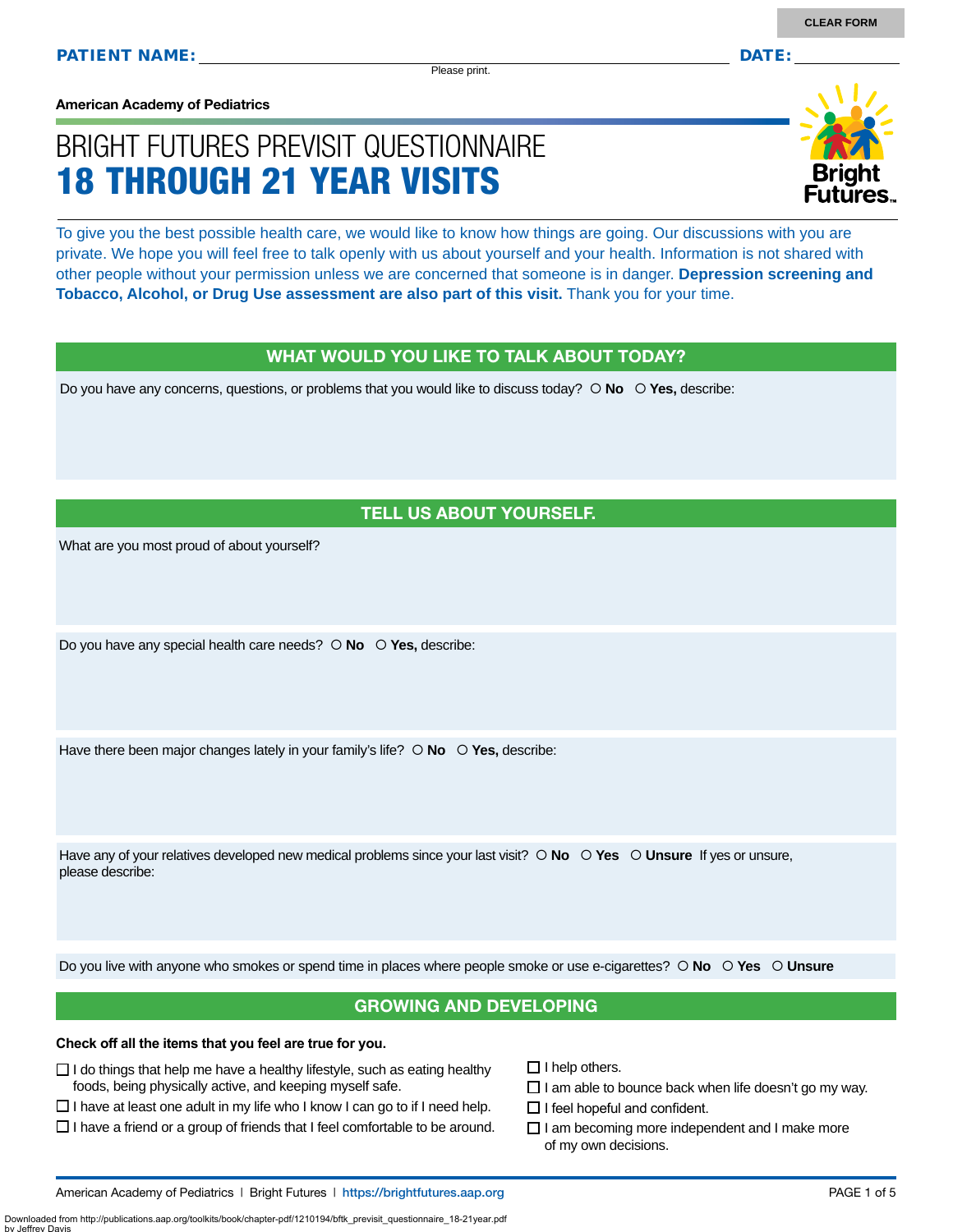### 18 THROUGH 21 YEAR VISITS

#### RISK ASSESSMENT

|                            | Does your diet include iron-rich foods, such as meat, iron-fortified cereals, or beans?                                                                                                                | O Yes         | $O$ No | O Unsure |
|----------------------------|--------------------------------------------------------------------------------------------------------------------------------------------------------------------------------------------------------|---------------|--------|----------|
|                            | Do you eat a vegetarian diet (do not eat red meat, chicken, fish, or seafood)?                                                                                                                         | O No          | O Yes  | O Unsure |
|                            | If you are a vegetarian (do not eat red meat, chicken, fish, or seafood), do you take an iron<br>supplement?                                                                                           | O Yes         | $O$ No | O Unsure |
| Anemia                     | Have you ever been diagnosed as having iron deficiency anemia?                                                                                                                                         | O No          | O Yes  | O Unsure |
|                            | Do you or your family ever struggle to put food on the table?                                                                                                                                          | O No          | O Yes  | O Unsure |
|                            | For females: Do you have excessive menstrual bleeding or other blood loss?                                                                                                                             | O No          | O Yes  | O Unsure |
|                            | For females: Does your period last more than 5 days?                                                                                                                                                   | O No          | O Yes  | O Unsure |
|                            | Do you have parents, grandparents, or aunts or uncles who have had a stroke or heart<br>problem before age 55 (males) or 65 (females)?                                                                 | O No          | O Yes  | O Unsure |
| <b>Dyslipidemia</b>        | Do you have a parent with an elevated blood cholesterol level (240 mg/dL or higher) or who<br>is taking cholesterol medication?                                                                        | O No          | O Yes  | O Unsure |
|                            | Do you smoke cigarettes or use e-cigarettes?                                                                                                                                                           | O No          | O Yes  | O Unsure |
|                            | Have you ever had sex, including intercourse or oral sex?<br>IF NO, SKIP TO THE NEXT SECTION (HIV).                                                                                                    | O No          | O Yes  | O Unsure |
|                            | Are you having unprotected sex?                                                                                                                                                                        | O No          | O Yes  | O Unsure |
| <b>Sexually</b>            | Are you having sex with multiple partners or anonymous partners?                                                                                                                                       | O No          | O Yes  | O Unsure |
| transmitted<br>infections/ | Are you or any of your past or current sexual partners bisexual?                                                                                                                                       | $\bigcirc$ No | O Yes  | O Unsure |
| <b>HIV</b>                 | Have you ever been treated for a sexually transmitted infection?                                                                                                                                       | O No          | O Yes  | O Unsure |
|                            | Have any of your past or current sex partners been infected with HIV or used injection drugs?                                                                                                          | O No          | O Yes  | O Unsure |
|                            | Do you trade sex for money or drugs or have sex partners who do?                                                                                                                                       | O No          | O Yes  | O Unsure |
|                            | For males: Have you ever had sex with other males?                                                                                                                                                     | O No          | O Yes  | O Unsure |
| <b>HIV</b>                 | Do you now use or have you ever used injection drugs?                                                                                                                                                  | O No          | O Yes  | O Unsure |
|                            | Are you infected with HIV?                                                                                                                                                                             | O No          | O Yes  | O Unsure |
| <b>Tuberculosis</b>        | Were you or was any household member born in, or has he or she traveled to, a country<br>where tuberculosis is common (this includes countries in Africa, Asia, Latin America, and<br>Eastern Europe)? | O No          | O Yes  | O Unsure |
|                            | Have you had close contact with a person who has tuberculosis disease or who has had a<br>positive tuberculosis test result?                                                                           | O No          | O Yes  | O Unsure |
|                            | Have you ever failed a school vision screening test?                                                                                                                                                   | O No          | O Yes  | O Unsure |
| <b>Vision</b>              | Do you have concerns about your vision?                                                                                                                                                                | O No          | O Yes  | O Unsure |
|                            | Do you have trouble with near or far vision?                                                                                                                                                           | O No          | O Yes  | O Unsure |
|                            | Do you tend to squint?                                                                                                                                                                                 | O No          | O Yes  | O Unsure |

#### ANTICIPATORY GUIDANCE

#### How are things going for you and your family?

#### HOW YOU ARE DOING

| <b>Interpersonal Violence</b>                           |               |             |        |
|---------------------------------------------------------|---------------|-------------|--------|
| Do you get along with the people you live with?         | O Yes         | O Sometimes | $O$ No |
| Do you have ways that help you deal with feeling angry? | O Yes         | O Sometimes | $O$ No |
| Have you been in a fight in the past 12 months?         | $O$ No        | O Sometimes | O Yes  |
| Do you know anyone in a gang?                           | $\bigcirc$ No | O Sometimes | O Yes  |
| Do you belong to a gang?                                | $\circ$ No    | O Sometimes | O Yes  |

Downloaded from http://publications.aap.org/toolkits/book/chapter-pdf/1210194/bftk\_previsit\_questionnaire\_18-21year.pdf by Jeffrey I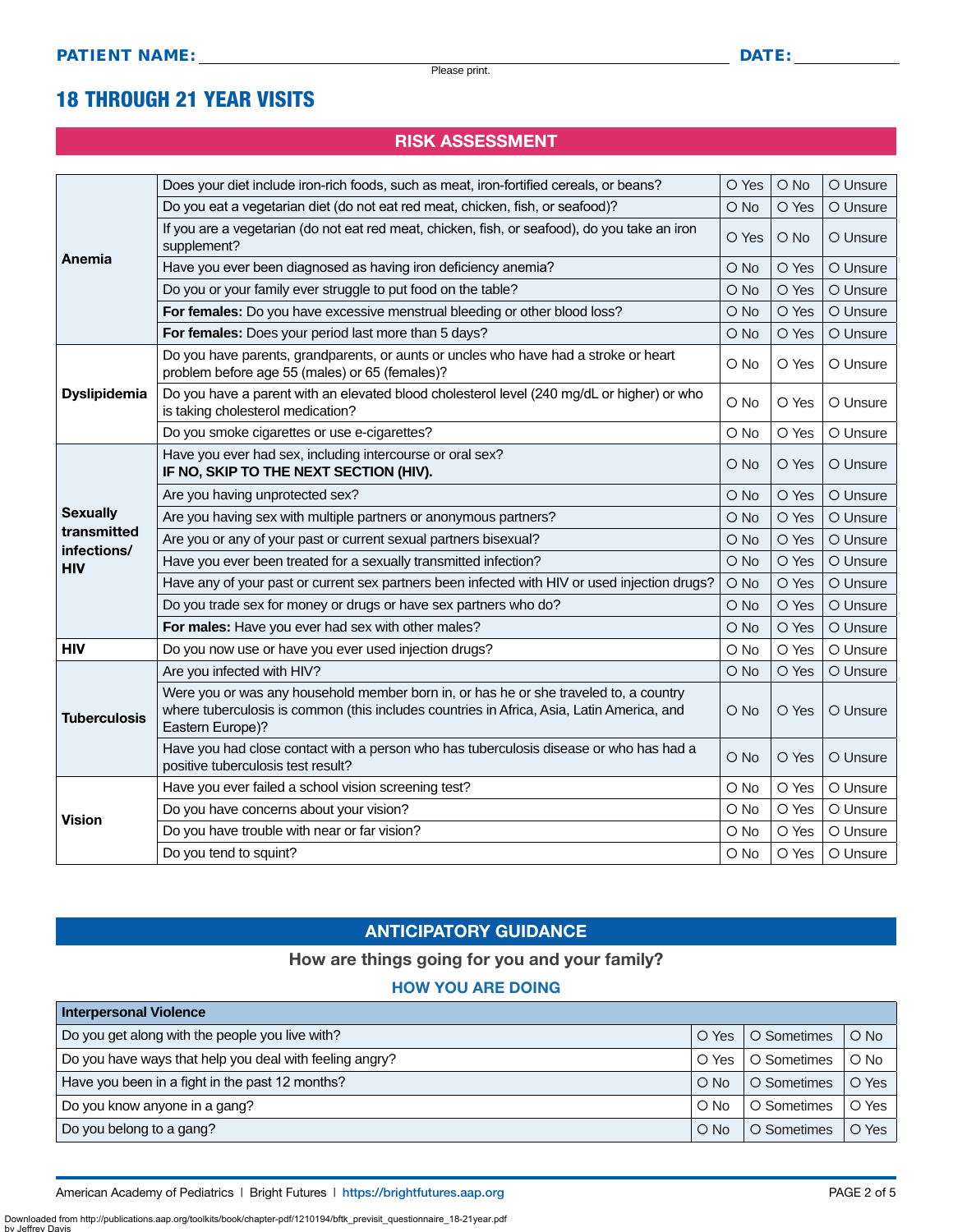### 18 THROUGH 21 YEAR VISITS

#### HOW YOU ARE DOING (*CONTINUED*)

| Interpersonal Violence (continued)                                                                  |               |             |        |
|-----------------------------------------------------------------------------------------------------|---------------|-------------|--------|
| Have you ever been hit, slapped, or physically hurt while on a date?                                | $\bigcirc$ No | O Sometimes | O Yes  |
| Have you ever been touched in a sexual way against your wishes or without your consent?             | O No          | O Sometimes | O Yes  |
| Have you ever been forced to have sexual intercourse?                                               | $O$ No        | O Sometimes | O Yes  |
| Have you been in a relationship with a person who threatens you physically or hurts you?            | O No          | O Sometimes | O Yes  |
| Do you feel threatened by anyone?                                                                   | $O$ No        | O Sometimes | O Yes  |
| Are you worried that you might ever hurt someone else?                                              | O No          | O Sometimes | O Yes  |
| <b>Living Situation and Food Security</b>                                                           |               |             |        |
| Do you feel safe in your current living situation?                                                  | O Yes         | O Sometimes | $O$ No |
| In the past 12 months, did you worry that your food would run out before you got money to buy more? | O No          | O Sometimes | O Yes  |
| In the past 12 months, did the food you bought not last, and you did not have money to buy more?    | $O$ No        | O Sometimes | O Yes  |
| Tobacco, E-cigarettes, Alcohol, and Drugs                                                           |               |             |        |
| Is there anyone in your life whose tobacco, alcohol, or drug use concerns you?                      | $O$ No        | O Sometimes | O Yes  |
| <b>Connectedness With Family and Peers</b>                                                          |               |             |        |
| Do you have a close friend?                                                                         | O Yes         | O Sometimes | O No   |
| Do you get along with members of your family?                                                       | O Yes         | O Sometimes | O No   |
| <b>Connectedness With Community</b>                                                                 |               |             |        |
| Do you have activities you like to do after school or work or on the weekends?                      | O Yes         | O Sometimes | $O$ No |
| Do you help others out at home, at school, or in your community?                                    | O Yes         | O Sometimes | O No   |
| <b>School Performance</b>                                                                           |               |             |        |
| Have you graduated from high school or completed a GED?                                             | O Yes         | O Sometimes | $O$ No |
| Do you have plans for work or school?                                                               | O Yes         | O Sometimes | O No   |
| <b>Coping With Stress and Decision-making</b>                                                       |               |             |        |
| Do you feel really stressed out all the time?                                                       | O No          | O Sometimes | O Yes  |
| Do you have strategies to reduce or relieve your stress?                                            | O Yes         | O Sometimes | O No   |
| VOLID BAILV LIFE                                                                                    |               |             |        |

#### YOUR DAILY LIFE

| <b>Healthy Teeth</b>                                                             |               |             |               |  |
|----------------------------------------------------------------------------------|---------------|-------------|---------------|--|
| Do you brush your teeth twice a day?                                             | O Yes         | O Sometimes | $\bigcirc$ No |  |
| Do you floss your teeth once a day?                                              | O Yes         | O Sometimes | O No          |  |
| Do you see the dentist regularly?                                                | O Yes         | O Sometimes | $\bigcirc$ No |  |
| Do you have trouble accessing dental care?                                       | O No          | O Sometimes | O Yes         |  |
| <b>Body Image</b>                                                                |               |             |               |  |
| Do you have any concerns about your weight?                                      | $\bigcirc$ No | O Sometimes | O Yes         |  |
| Are you currently doing anything to try to gain or lose weight?                  | O No          | O Sometimes | O Yes         |  |
| <b>Healthy Eating</b>                                                            |               |             |               |  |
| Do you have access to healthy food options at home and school?                   | O Yes         | O Sometimes | $\bigcirc$ No |  |
| Do you eat fruits and vegetables every day?                                      | O Yes         | O Sometimes | $\circ$ No    |  |
| Do you have milk, yogurt, cheese, or other foods that contain calcium every day? | O Yes         | O Sometimes | $\bigcirc$ No |  |
| Do you drink juice, soda, sports drinks, or energy drinks?                       | $\circ$ No    | O Sometimes | O Yes         |  |
| Do you ever skip meals?                                                          | $\bigcirc$ No | O Sometimes | O Yes         |  |
| Do you eat meals together with your family?                                      | O Yes         | O Sometimes | $\circ$ No    |  |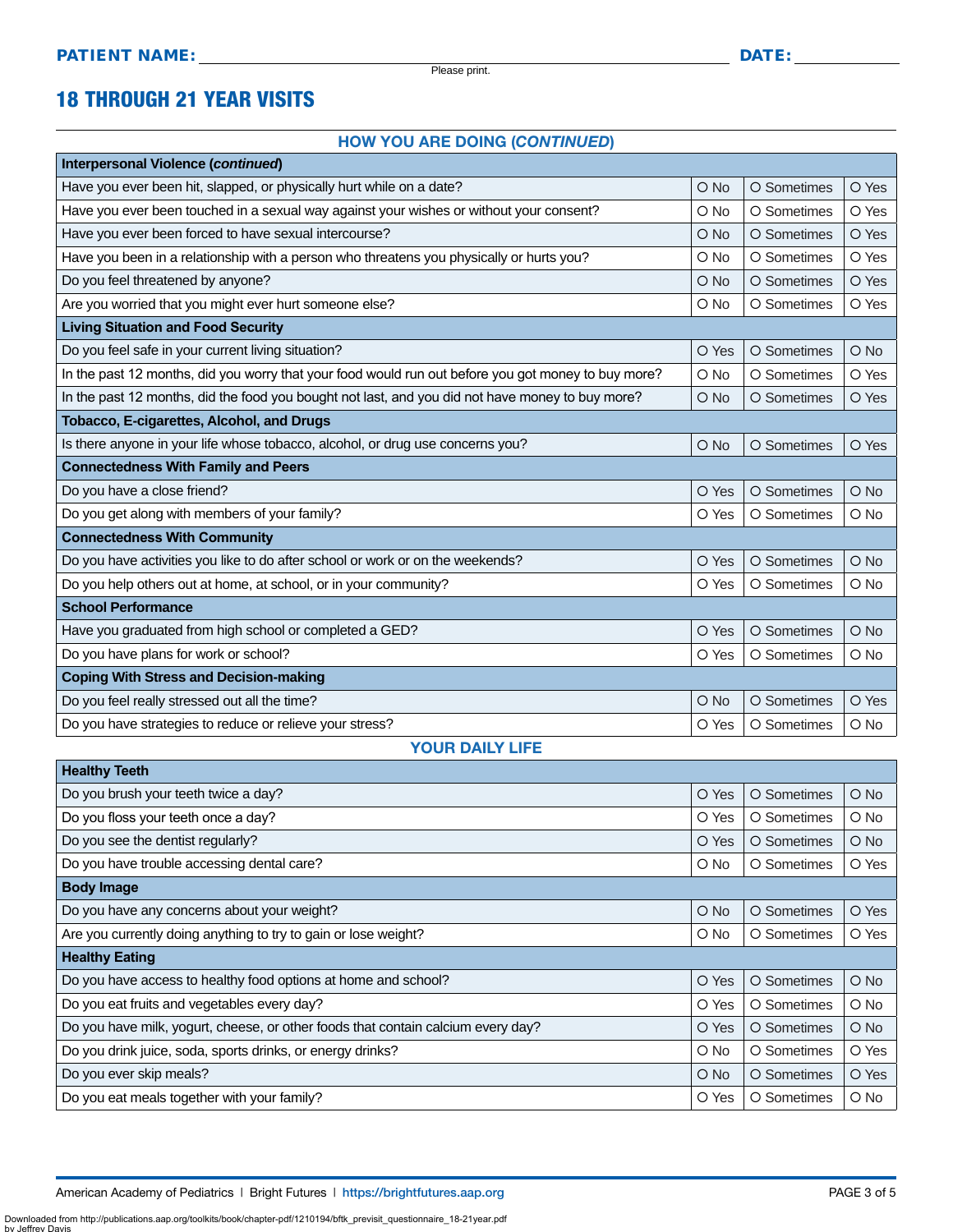### 18 THROUGH 21 YEAR VISITS

#### YOUR DAILY LIFE (*CONTINUED*)

| <b>Physical Activity and Sleep</b>                                                                                             |        |             |        |
|--------------------------------------------------------------------------------------------------------------------------------|--------|-------------|--------|
| Are you physically active most days? This includes running, playing sports, or doing physically active<br>things with friends. | O Yes  | O Sometimes | $O$ No |
| How much time do you spend on screen time unrelated to work or school each day?                                                | hours  |             |        |
| Do you have a regular bedtime?                                                                                                 | O Yes  | O Sometimes | $O$ No |
| Do you have trouble getting to sleep at night or waking up in the morning?                                                     | $O$ No | O Sometimes | O Yes  |
| <b>Transition to Adult Health Care</b>                                                                                         |        |             |        |
| Do you feel confident about your ability to begin seeing an adult doctor?                                                      | O Yes  | O Sometimes | $O$ No |
| Do you have health insurance coverage?                                                                                         | O Yes  | O Sometimes | $O$ No |
| Do you know your medical conditions, medications, allergies, and family history?                                               | O Yes  | O Sometimes | $O$ No |
| <b>EMOTIONAL WELL-BEING</b>                                                                                                    |        |             |        |

| <b>Mood and Mental Health</b>                                            |               |                            |  |  |
|--------------------------------------------------------------------------|---------------|----------------------------|--|--|
| Do you harm yourself, such as by cutting, hitting, or pinching yourself? | $\bigcirc$ No | O Sometimes   O Yes        |  |  |
| <b>Sexuality</b>                                                         |               |                            |  |  |
| Do you have any questions about your gender identity?                    |               | O No   O Sometimes   O Yes |  |  |
| <b>HEALTHY BEHAVIOR CHOICES</b>                                          |               |                            |  |  |

| <b>Romantic Relationships and Sexual Activity</b>                                                               |               |             |               |  |  |
|-----------------------------------------------------------------------------------------------------------------|---------------|-------------|---------------|--|--|
| If you have been in romantic relationships, have you always felt safe and respected?                            | O Yes         | O Sometimes | $O$ No        |  |  |
| Have you ever had sex, including oral, vaginal, or anal sex?                                                    | O No          | O Sometimes | O Yes         |  |  |
| If not, skip to the next section.                                                                               |               |             |               |  |  |
| Have you had multiple partners in the past year?                                                                | $\bigcirc$ No | O Sometimes | O Yes         |  |  |
| Have you had both male and female partners?                                                                     | O No          | O Sometimes | O Yes         |  |  |
| Do you and your partner use condoms every time?                                                                 | O Yes         | O Sometimes | $\bigcirc$ No |  |  |
| Do you and your partner always use another form of birth control along with a condom?                           | O Yes         | O Sometimes | O No          |  |  |
| Are you aware of emergency contraception?                                                                       | O Yes         | O Sometimes | O No          |  |  |
| Tobacco, E-cigarettes, Alcohol, and Prescription or Street Drugs                                                |               |             |               |  |  |
| Do you smoke cigarettes or use e-cigarettes?                                                                    | O No          | O Sometimes | O Yes         |  |  |
| Do you chew tobacco or use other tobacco products?                                                              | O No          | O Sometimes | O Yes         |  |  |
| Do you drink alcohol?                                                                                           | $\bigcirc$ No | O Sometimes | O Yes         |  |  |
| Have you used drugs, including marijuana, street drugs, inhalants, or steroids?                                 | O No          | O Sometimes | O Yes         |  |  |
| Have you ever taken prescription drugs that were not given to you for a medical condition?                      | $\bigcirc$ No | O Sometimes | O Yes         |  |  |
| <b>Acoustic Trauma</b>                                                                                          |               |             |               |  |  |
| Do you use earplugs or sound-canceling headphones to protect your hearing around loud noises<br>or at concerts? | O Yes         | O Sometimes | $\bigcirc$ No |  |  |
| Do you often listen to loud music?                                                                              | O No          | O Sometimes | O Yes         |  |  |

#### STAYING SAFE

| <b>Seat Belt and Helmet Use</b>                                                                                  |               |             |        |  |  |
|------------------------------------------------------------------------------------------------------------------|---------------|-------------|--------|--|--|
| Do you always wear a lap and shoulder seat belt?                                                                 | O Yes         | O Sometimes | $O$ No |  |  |
| Do you always wear a helmet to protect your head when you ride a bike, a skateboard, a motorcycle,<br>or an ATV? | O Yes         | O Sometimes | $O$ No |  |  |
| Do you ever use your phone or tablet while driving, even at stop signs?                                          | $\bigcirc$ No | O Sometimes | O Yes  |  |  |
| Do you have someone you can call for a ride if you feel unsafe driving yourself or riding with<br>someone else?  | O Yes         | O Sometimes | $O$ No |  |  |